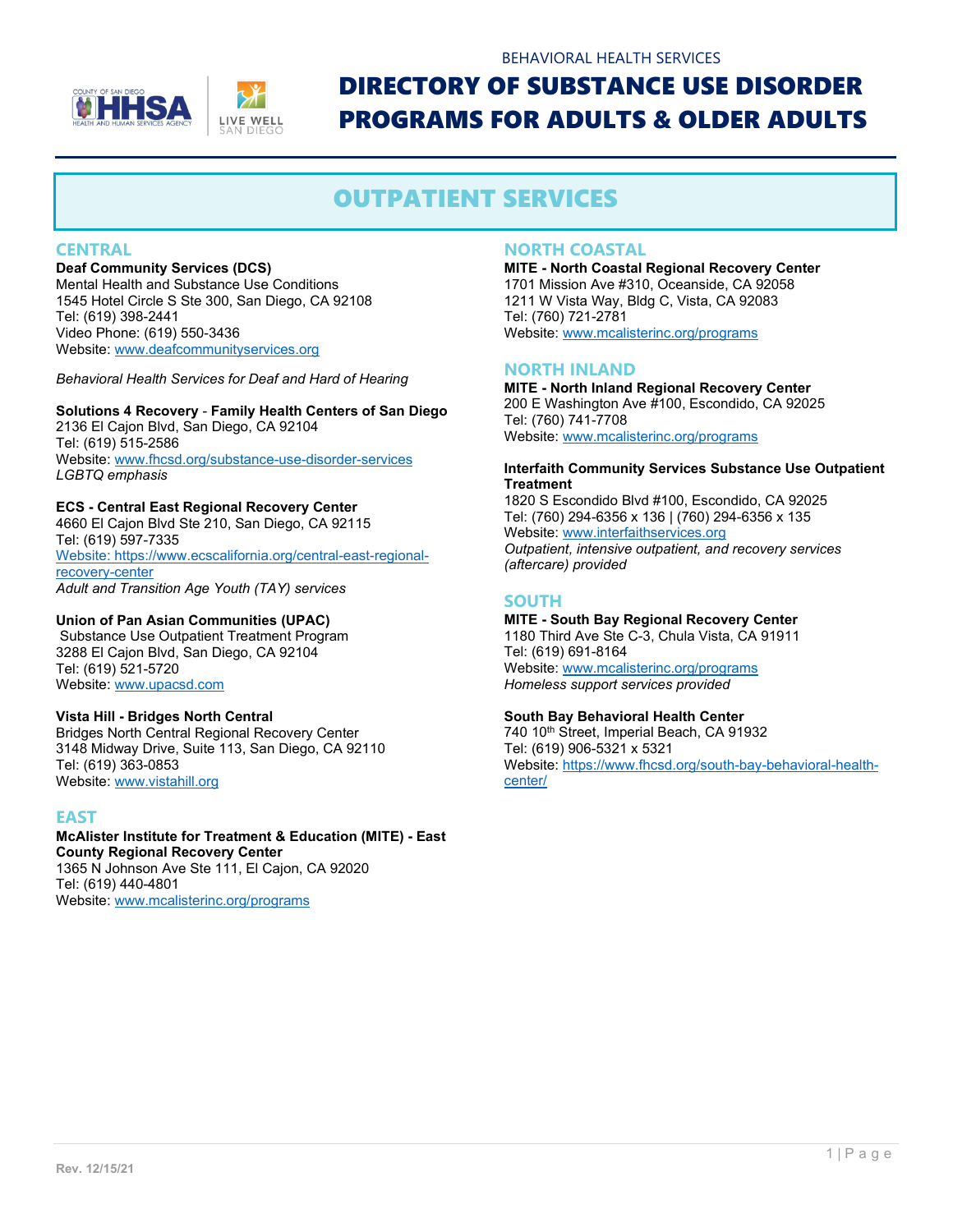



# DIRECTORY OF SUBSTANCE USE DISORDER PROGRAMS FOR ADULTS & OLDER ADULTS

BEHAVIORAL HEALTH SERVICES

### COUNTYWIDE RESIDENTIAL SERVICES

**Alpha Project - Casa Raphael** 

993 Postal Way, Vista, CA 92083 Tel: (760) 630-9922 Website[: www.alphaproject.org/programs/residential-treatment](http://www.alphaproject.org/programs/residential-treatment) *Men's residential services*

**Amity Vista Ranch**  2260 Watson Way, Vista, CA 92083 Tel: (760) 599-1892 Website[: www.amityfdn.org/amity-foundation-campuses](http://www.amityfdn.org/amity-foundation-campuses) *Men's residential services*

**Crossroads**  3594 Fourth Ave, San Diego, CA 92103 Tel: (619) 296-1151 Website[: www.crossroads4recovery.org](http://www.crossroads4recovery.org/) *Women's residential services*

#### **CRASH - Short Term I**  4161 Marlborough Ave, San Diego, CA 92105 Tel: (619) 282-7274 Website[: www.crashinc.org](http://www.crashinc.org/) *Men's residential services*

**CRASH - Golden Hill House** 2410 E St, San Diego, CA 92102 Tel: (619) 234-3346 Website[: www.crashinc.org](http://www.crashinc.org/) *Women's residential services*

**CRASH - Golden Hill House II**  835 25th St, San Diego, CA 92102 Tel: (619) 239-9691 Website[: www.crashinc.org](http://www.crashinc.org/) *Co-ed residential services*

**Fellowship Center**  Program (ASAM levels 3.1, 3.2, 3.5) 737 E Grand Ave, Escondido, CA 92025 Tel: (760) 745-8478 Website[: www.thefellowshipcenter.org](http://www.thefellowshipcenter.org/) *Men's residential services*

**San Diego Freedom Ranch**  1777 Buckman Springs Rd, Campo, CA 91906 Tel: (619) 478-5696 Website[: www.sdfreedomranch.org](http://www.sdfreedomranch.org/) *Men's residential services*

**Heartland House** 5855 Streamview Dr, San Diego, CA 92105 Tel: (619) 287-5460 Website[: www.heartlandhouse.org/](http://www.heartlandhouse.org/) *Men's residential services* 

**House of Metamorphosis**

2970 Market St, San Diego, CA 92102 Tel: (619) 236-9217 Website[: www.houseofmetamorphosis.org](http://www.houseofmetamorphosis.org/) *Men's residential services*

#### **Interfaith Community Services**

Escondido Community Sobering Services 550 W Washington Ave, Escondido, CA 92025 Tel: (760) 489-6380 x 246 | (760) 489-6380 x 279 *Men's and women's residential services* 

#### **MAAC Project - Casa de Milagros**

1127 S 38th St, San Diego, CA 92113 Tel: (619) 262-4002 Website[: https://www.maacproject.org/main/impact/healthy](https://www.maacproject.org/main/impact/healthy-homes-health-services/recovery-homes/)[homes-health-services/recovery-homes/](https://www.maacproject.org/main/impact/healthy-homes-health-services/recovery-homes/) *Women's residential services*

**MAAC Project - Nosotros**  73 N 2nd Ave Bldg B, Chula Vista, CA 91910 Tel: (619) 426-4801 Website[: https://www.maacproject.org/main/impact/healthy](https://www.maacproject.org/main/impact/healthy-homes-health-services/recovery-homes/)[homes-health-services/recovery-homes/](https://www.maacproject.org/main/impact/healthy-homes-health-services/recovery-homes/) *Men's residential services*

#### **Pathfinders**

2980 Cedar St, San Diego, CA 92102 Tel: (619) 239-7370 Website[: www.pathfindersrecovery.org](http://www.pathfindersrecovery.org/) *Men's residential services*

#### **Stepping Stone**

3767 Central Ave, San Diego, CA 92105 Tel: (619) 278-0777 Website[: www.steppingstonesd.org](http://www.steppingstonesd.org/) *LGBTQ emphasis*

**Tradition One**  4104 Delta St, San Diego, CA 92113

Tel: (619) 264-0141 Website[: www.traditionone.com](http://www.traditionone.com/) *Men's residential services* 

#### **Turning Point**

1315 25th St, San Diego, CA 92102 Tel: (619) 233-0067 Website[: www.turningpointhome.org](http://www.turningpointhome.org/) *Women's residential services* 

**Veterans Village of San Diego** 4141 Pacific Highway, San Diego CA 92110 Tel: (619) 497-0142 Website[: www.vvsd.net](http://www.vvsd.net/) *Co-ed residential services*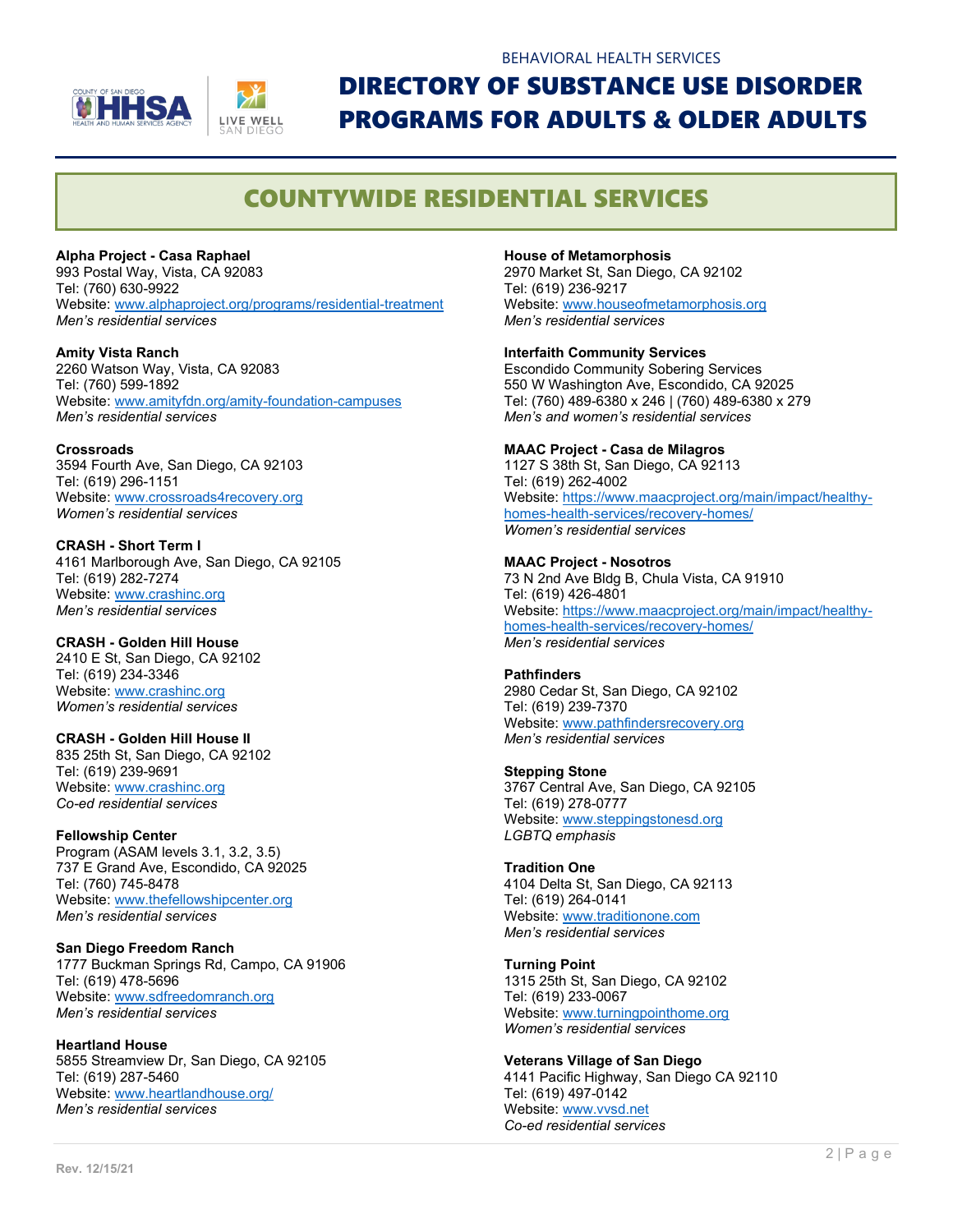

## DIRECTORY OF SUBSTANCE USE DISORDER PROGRAMS FOR ADULTS & OLDER ADULTS

### COUNTYWIDE RESIDENTIAL SERVICES CONTINUED

**The Way Back** 2516 A St, San Diego, CA 92102 Tel: (619) 235-0592 Website[: www.thewaybacksd.org](http://www.thewaybacksd.org/) *Men's residential services*

**McAlister Institute New Connections** 2049 Skyline Drive, Lemon Grove, CA 91945 Tel: (619) 465-7303 Website[: www.mcalisterinc.org](http://www.mcalisterinc.org/)

**Interfaith Community Services Residential Treatment** Escondido Community Sobering Services 550 W Washington Avenue, Escondido CA 92025 Tel: (760) 489-6380 x 246 Website[: www.interfaithservices.org](http://www.interfaithservices.org/)

## JUSTICE INVOLVED

#### **CENTRAL**

**MITE - Inebriate Reception Center** 3511 India St, San Diego, CA 92103 Tel: (619) 294-5760 Website[: www.mcalisterinc.org/programs/](http://www.mcalisterinc.org/programs/)

#### **MHS - Serial Inebriate Program (SIP)**

Alcohol Treatment Services 3340 Kemper St Ste 105, San Diego, CA 92110 Tel: (619) 523-8121 Website[: www.mhsinc.org/listing/serial-inebriate-program-sip-](http://www.mhsinc.org/listing/serial-inebriate-program-sip-2/) $2/$ 

#### **San Diego Second Chance Re-Entry Court Services**

6145 Imperial Ave, San Diego, CA 92114 Tel: (619) 234-8888 Website[: www.secondchanceprogram.org/reentry-court](http://www.secondchanceprogram.org/reentry-court)

#### **ADULT DRUG COURTS**

**MHS - East County Center for Change Adult Drug Court** 545 N Magnolia Ave, El Cajon, CA 92020 Tel: (619) 579-0947 Website[: www.mhsinc.org/listing/east-county-center-for](http://www.mhsinc.org/listing/east-county-center-for-change-2)[change-2](http://www.mhsinc.org/listing/east-county-center-for-change-2) *Must meet certain requirements*

**MHS - North County Center for Change Adult Drug Court** 504 W Vista Way, Vista, CA 92083 Tel: (760) 940-1836 Website[: www.mhsinc.org/listing/north-county-center-for](http://www.mhsinc.org/listing/north-county-center-for-change-2/)[change-2/](http://www.mhsinc.org/listing/north-county-center-for-change-2/) *Must meet certain requirements*

**MHS - South County Center for Change Adult Drug Court** 1172 3rd Ave Ste D1, Chula Vista, CA 91911 Tel: (619) 691-1662 Website[: https://www.mhsinc.org/listing/south-county-center](https://www.mhsinc.org/listing/south-county-center-for-change-2/)[for-change-2/](https://www.mhsinc.org/listing/south-county-center-for-change-2/)

*Must meet certain requirements*

**MHS - San Diego Center for Change Adult Drug Court** 3340 Kemper St Ste 101, San Diego, CA 92110 Tel: (619) 758-1433 Website[: www.mhsinc.org/listing/san-diego-center-for-change-](http://www.mhsinc.org/listing/san-diego-center-for-change-2/)[2/](http://www.mhsinc.org/listing/san-diego-center-for-change-2/)